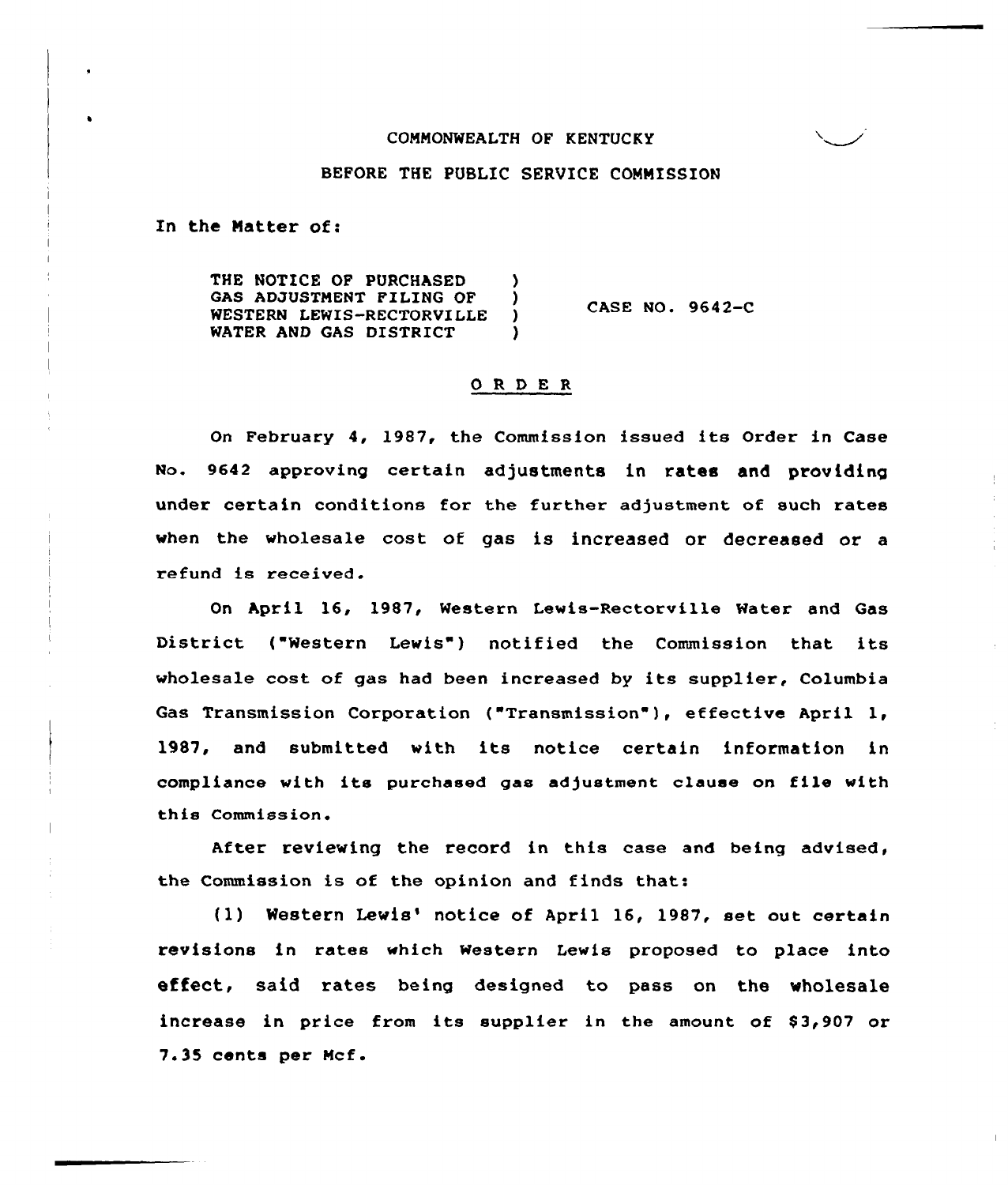(2) Transmission applied with the Federal Energy Regulatory Commission for an increase with an effective date of April 1, 1987. This increase is subject to refund.

(3) <sup>A</sup> legislative change in KRS Chapter 278, effective July 15, 1986, requires 30-days' notice of a change in rates with the Commission having the discretion to shorten the required period to 20 days upon showing of good cause. Reduction in rates will, as always, be made effective with the date of the supplier decrease. Increases in rates will be effective with 20-days' notice providing that: 1) the effective date from the supplier is not moxe than 20 days in the future, in which case the actual effective date will be used, and 2) the company has included in its filing a specific request that a tariff sheet or some other notification from the supplier be considered a showing of good cause for 20-days' notice. Western Lewis included no request for a showing of good cause for 20-days' notice. The effective date will, therefore, be 30 days after Western Lewis' notice, or Nay 16~ 1987.

(4) Western Lewis' adjustments in rates under the purchased gas adjustment provisions approved by the Commission in its Order in Case No. 9642 dated February 4, 1987, is fair, just and reasonable and in the public interest and should be effective with gas supplied on and after May 16, 1987. Western Lewis' increase should be subject to refund because Transmission's is subject to refund.

 $-2-$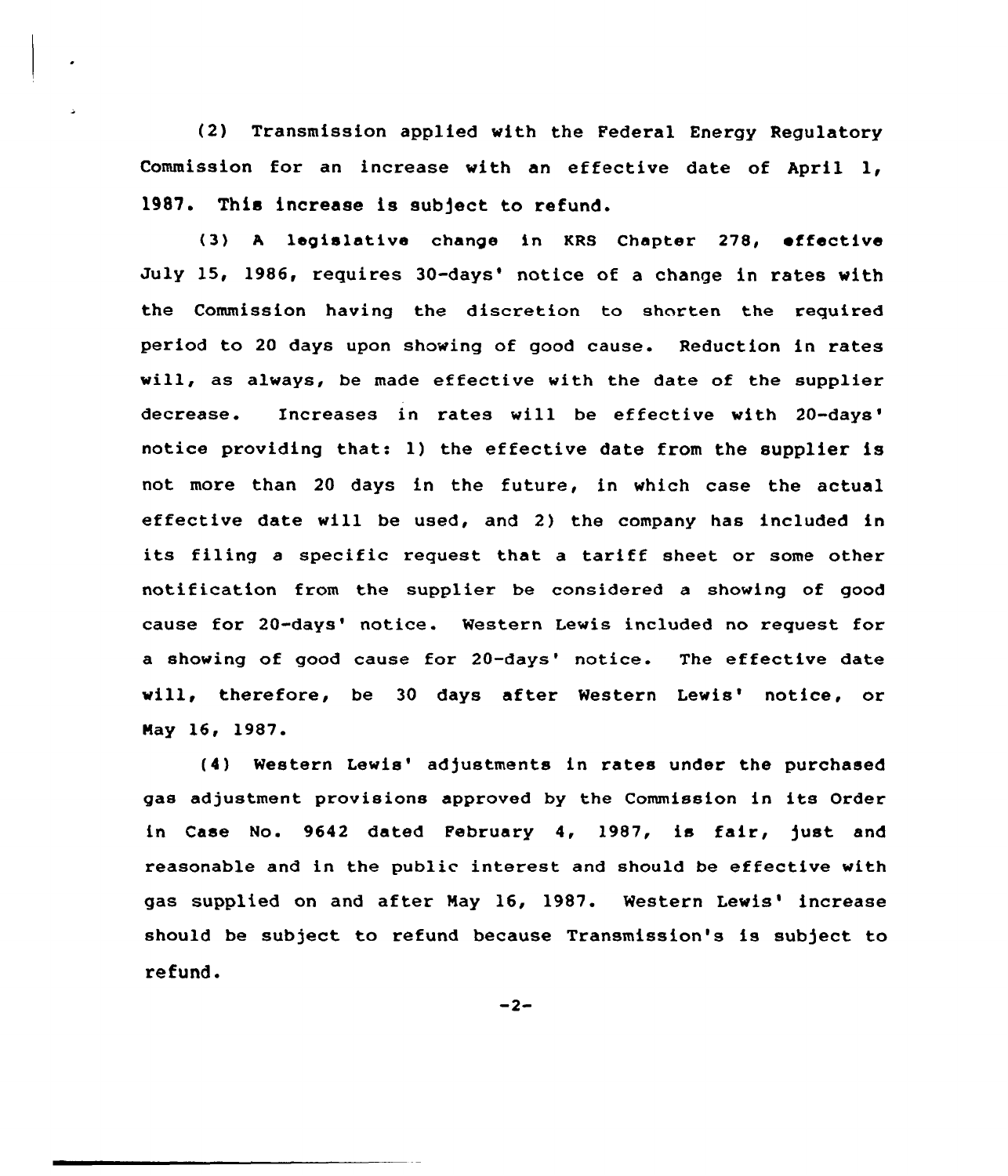IT IS THEREFORE ORDERED that:

(1) The rates in the Appendix to this Order be and they hereby are authorized effective with gas supplied on and after May 16, 1987, subject to refund.

(2) Within 30 days of the date of this Order Western Lewis shall file with this Commission its revised tariffs setting out the rates authorized

Done at Frankfort, Kentucky, this 28th day of April, 1987.

# PUBLIC SERVICE CONHISSION

had D. I fen  $Chalrma$ 

1 Dhein ssioner

ATTEST:

Executive Director